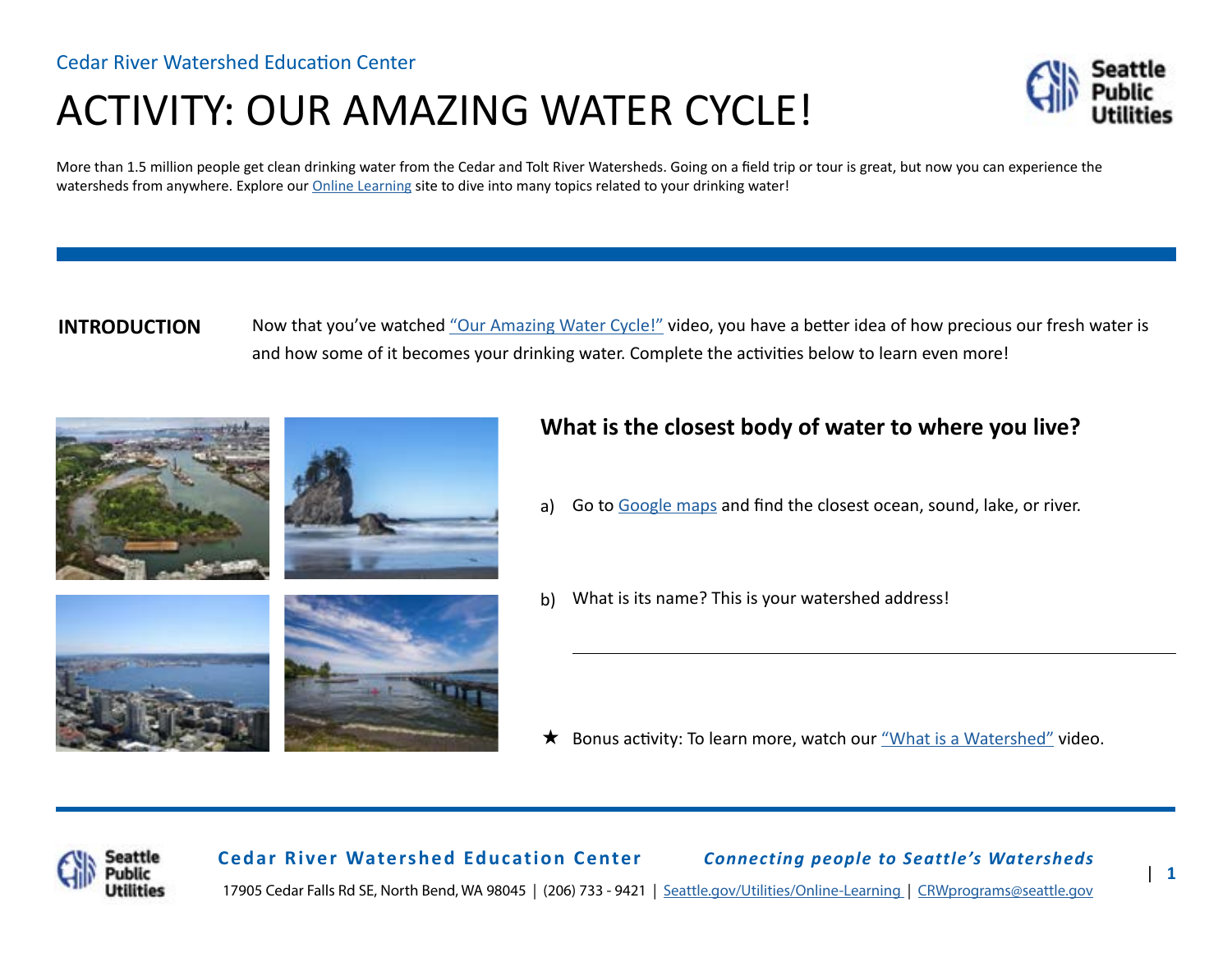# **OUR AMAZING WATER CYCLE!**

## **What are the 7 parts of the Water Cycle?**

- a) List all 7 parts of the water cycle from the "Amazing Water Cycle" video.
	- 1. S \_\_ \_\_
	- 2. EV P ATION
	- $3. C N D$ <sub>\_\_</sub>\_\_ATION
	- 4. P R \_\_ C \_\_ P \_\_ \_\_ A T I ON
	- 5.  $RU_{--}$ FF
	- 6. A C C LATION
	- 7. G OU WATER
- b) Watch [Go Noodle's Blazer Fresh Water Cycle video](https://www.youtube.com/watch?v=KM-59ljA4Bs 
): <https://www.youtube.com/watch?v=KM-59ljA4Bs> Dance and sing along!
- $\star$ Bonus question: What is the driving force of the Water Cycle? Hint: it's in the sky and is hot.





**Cedar River Watershed Education Center** *Connecting people to Seattle's Watersheds* 17905 Cedar Falls Rd SE, North Bend, WA 98045 | (206) 733 - 9421 | [Seattle.gov/Utilities/Online-Learning](http://www.seattle.gov/utilities/protecting-our-environment/our-water-sources/cedar-river-watershed/online-learning) | [CRWprograms@seattle.gov](mailto:crwprograms%40seattle.gov?subject=)